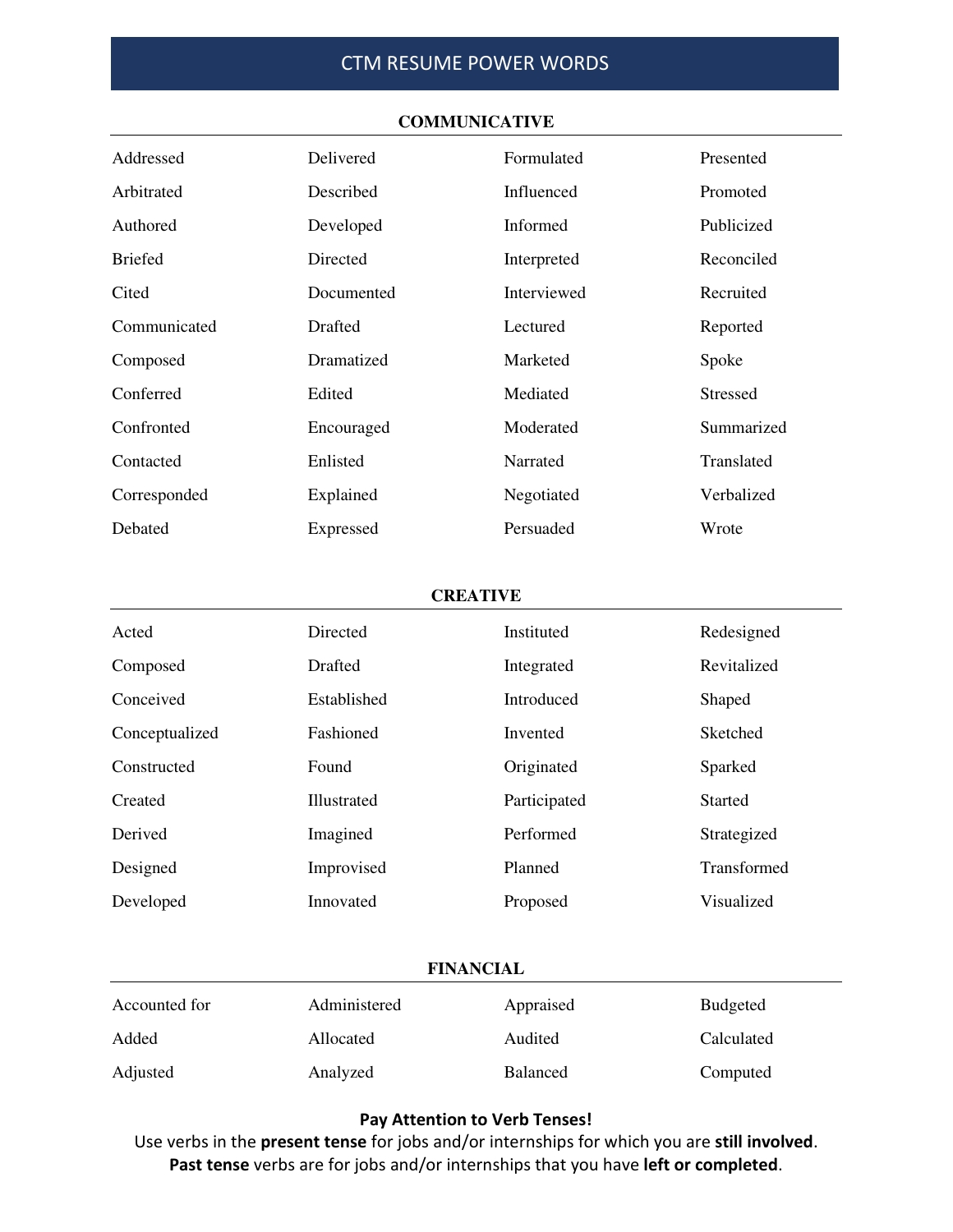| Controlled | <b>Estimated</b> | Managed   | Projected  |
|------------|------------------|-----------|------------|
| Developed  | Financed         | Marketed  | Purchased  |
| Doubled    | Forecasted       | Monitored | Reconciled |
| Earned     | Gained           | Planned   | Researched |
| Eliminated | Halved           | Procured  | Sold       |

### **HELPING**

| Advised    | Counseled    | Evaluated    | Referred      |
|------------|--------------|--------------|---------------|
| Advocated  | Demonstrated | Expedited    | Rehabilitated |
| Alleviated | Diagnosed    | Facilitated  | Represented   |
| Assessed   | Educated     | Familiarized | Served        |
| Assisted   | Effected     | Fostered     | Serviced      |
| Championed | Empowered    | Guided       | Strengthened  |
| Changed    | Enabled      | Listened     | Supported     |
| Clarified  | Encouraged   | Observed     |               |
| Coached    | Ensured      | Provided     |               |

### **RESEARCH**

| Acquired         | Diagnosed        | Inquired     | Processed  |
|------------------|------------------|--------------|------------|
| Analyzed         | Distinguished    | Inspected    | Researched |
| <b>Broadened</b> | Diversified      | Interpreted  | Retrieved  |
| Calculated       | <b>Estimated</b> | Interviewed  |            |
| Clarified        | Evaluated        | Investigated | Reviewed   |
| Collected        | Examined         | Located      | Summarized |
| Compared         | Extracted        | Measured     | Surveyed   |
| Conducted        | Formulated       | Modified     | Systemized |
| Critiqued        | Hypothesized     | Organized    | Theorized  |
| Designed         | Identified       | Pinpointed   | Uncovered  |
| Determined       | Inferred         | Predicted    | Verified   |

## **Pay Attention to Verb Tenses!**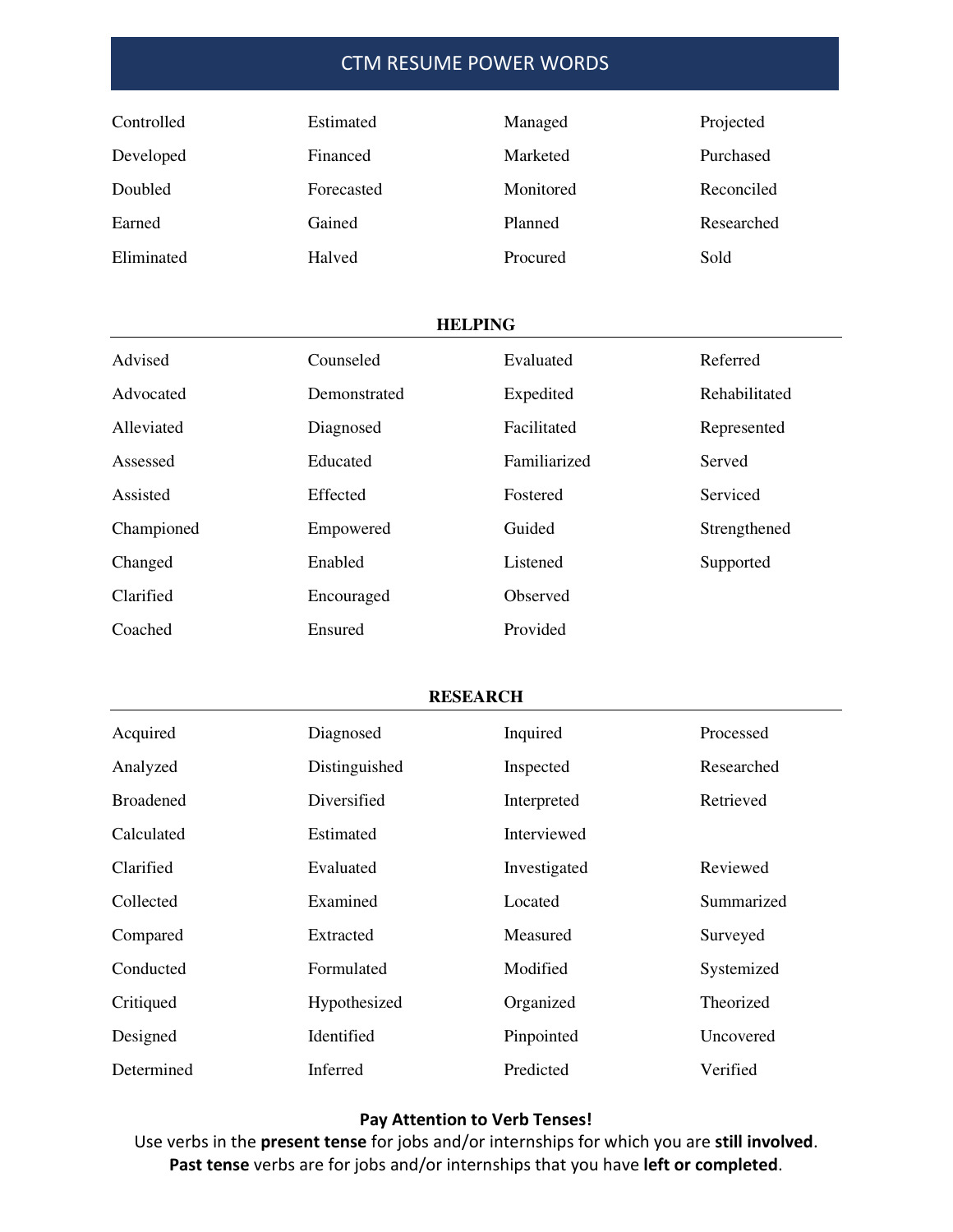| Abolished        | Changed     | Halted     | Reduced      |
|------------------|-------------|------------|--------------|
| Abbreviated      | Completed   | Halved     | Resolved     |
| Accelerated      | Contributed | Improved   | Reversed     |
| Accomplished     | Decreased   | Increased  | Selected     |
| Achieved         | Doubled     | Initiated  | Solidified   |
| Added            | Eliminated  | Introduced | Strengthened |
| Advanced         | Enlarged    | Launched   | Succeeded    |
| Attained         | Established | Pioneered  | Trimmed      |
| Awarded          | Expanded    | Raised     | Widened      |
| <b>Bolstered</b> | Exceeded    | Realized   | Won          |
| <b>Broadened</b> | Gained      | Recognized |              |

#### **RESULTS**

### **TEACHING**

| Accepted    | Clarifies    | Disciplined | Generated     |
|-------------|--------------|-------------|---------------|
| Adapted     | Coached      | Displayed   | Guided        |
| Advised     | Commanded    | Doubted     | Hypothesized  |
| Analyzed    | Communicated | Effected    | Implemented   |
| Applied     | Complimented | Elaborated  | Incorporated  |
| Appraised   | Confronted   | Elicited    | Indicated     |
| Aroused     | Considered   | Emphasized  | Indoctrinated |
| Asked       | Cooperated   | Enabled     | Inferred      |
| Assessed    | Coordinated  | Encouraged  | Informed      |
| Assigned    | Corrected    | Evaluated   | Initiated     |
| Attended    | Defined      | Excited     | Inquired      |
| Calmed      | Demonstrated | Explained   | Instructed    |
| Categorized | Designated   | Explored    | Integrated    |
| Challenged  | Developed    | Facilitated | Interested    |
| Chose       | Directed     | Focused     | Investigated  |

## **Pay Attention to Verb Tenses!**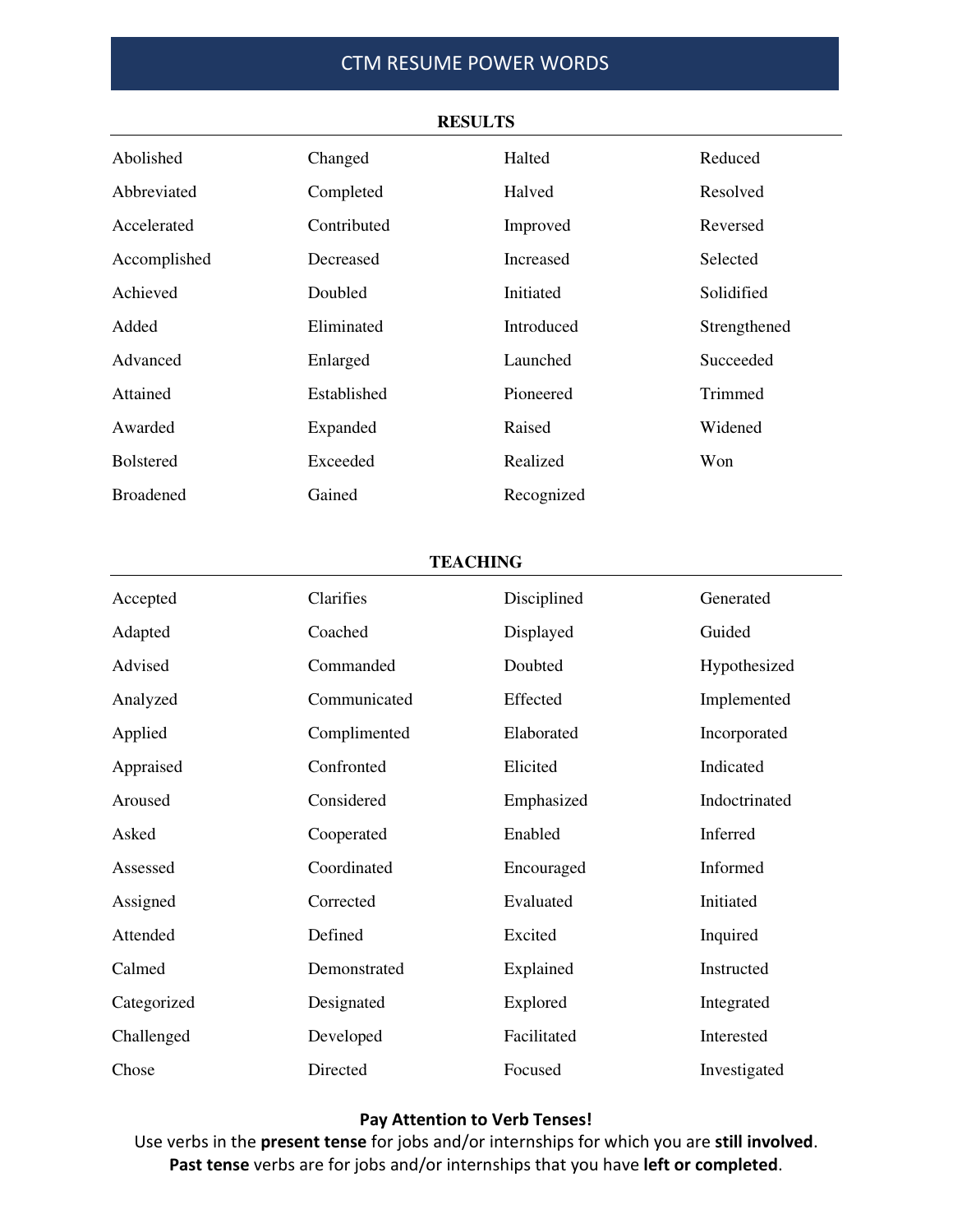| Judged    | Organized  | Rewarded      | Synthesized    |
|-----------|------------|---------------|----------------|
| Led       | Persuaded  | Set           | Systemized     |
| Linked    | Pondered   | Simplified    | Taught         |
| Listened  | Postulated | Simulated     | Thanked        |
| Mentored  | Praised    | Solicited     | Theorized      |
| Modeled   | Provoked   | Speculated    | Told           |
| Modified  | Questioned | <b>Stated</b> | Trained        |
| Motivated | Reinforced | Stimulated    | <b>Tutored</b> |
| Observed  | Rephrased  | Structured    |                |

### **TECHNICAL**

| Analyzed    | Designed    | Installed  | Serviced         |
|-------------|-------------|------------|------------------|
| Assembled   | Devised     | Maintained | Standardized     |
| Audited     | Documented  | Measured   | Streamlined      |
| Automated   | Edited      | Operated   | <b>Stretched</b> |
| Built       | Enabled     | Overhauled | Tested           |
| Calculated  | Engineered  | Programmed | Trained          |
| Coded       | Enhanced    | Remodeled  | Upgraded         |
| Computed    | Fabricated  | Repaired   |                  |
| Constructed | Identified  | Researched |                  |
| Converted   | Implemented | Restored   |                  |

### **ORGANIZATIONAL**

| Administered      | Collated     | Dispatched  | Expedited   |
|-------------------|--------------|-------------|-------------|
| Approved          | Collected    | Distributed | Generated   |
| Arranged          | Compiled     | Edited      | Implemented |
| Catalogued        | Consolidated | Eliminated  | Inspected   |
| Changed           | Decided      | Enlisted    | Monitored   |
| <b>Classified</b> | Delivered    | Executed    | Operated    |

## **Pay Attention to Verb Tenses!**